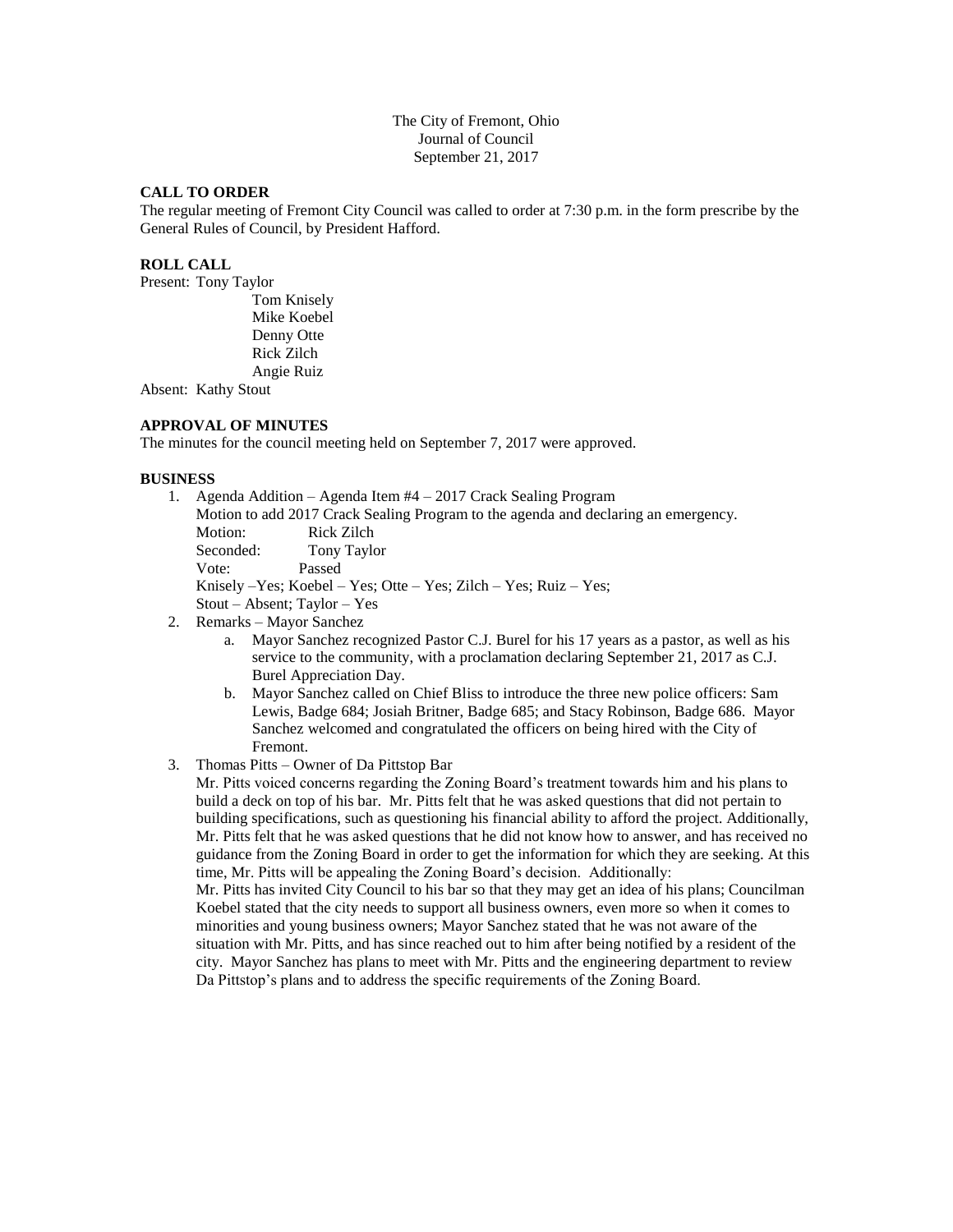Page 2 – The City of Fremont, Ohio Journal of Council, September 21, 2017

**READINGS**

1. Third reading of a resolution accepting the amounts and rates as determined by the Budget Commission and authorizing the necessary tax levies and certifying them to the County Auditor (City Council)

| <b>Motion to adopt:</b> | Tom Knisely |  |
|-------------------------|-------------|--|
| <b>Seconded:</b>        | Tony Taylor |  |
| Vote:                   | Passed      |  |
| Ordinance 2017-3869     |             |  |

Koebel – Yes; Otte – Yes; Zilch – Yes; Ruiz – Yes; Stout – Absent; Taylor – Yes; Knisely – Yes

2. First reading of a resolution authorizing the Mayor to enter into a Revolving Loan Fund agreement with Jeff Fox, DBA Fox's Painting & Paper, and declaring an emergency. **Discussion:** Bob Gross explained to Council the Revolving Loan Fund process. Councilman Koebel asked where the liability lies; Attorney Melle explained that it lies with the business owner, and that if the loan goes into default, the city keeps attempting to collect on the loan. President Hafford asked if liens are placed on properties; Attorney Melle explained that has not happened as of yet, however he has sent out letters that have been effective with the collection

process. The letters and loans are attached to the property at the County courthouse.

| <b>Motion to suspend Rule 4:</b> | Tom Knisely |
|----------------------------------|-------------|
| Seconded:                        | Angie Ruiz  |

**Discussion:** Councilman Koebel questioned the rush on the suspension. It was explained that the business is eager to get their loan finalized. Vote: Failed

Otte – Yes; Zilch – Yes; Ruiz – Yes; Stout – Absent; Taylor – Yes; Knisely – Yes; Koebel – No 3. First Reading of a resolution authorizing the Mayor to enter into a Revolving Loan Fund

agreement with Gregory and Debra Kohler, and declaring an emergency.

| Move to suspend Rule 4:                                                  | Tom Knisely |  |  |
|--------------------------------------------------------------------------|-------------|--|--|
| Seconded:                                                                | Denny Otte  |  |  |
| Vote:                                                                    | Failed      |  |  |
| $Zilch - Yes$ ; Ruiz – Yes; Stout – Absent; Taylor – Yes; Knisely – Yes; |             |  |  |
| Koebel – No; Otte - Yes                                                  |             |  |  |

4. First reading of an ordinance to authorize the expenditure and direct the Safety Service Director to enter into a contract with Henry Bergman, Inc. in an amount not to exceed \$92,450.00 for the 2017 Crack Sealing Program, and declaring an emergency.

| Move to suspend Rule 4:                                                | Denny Otte  |  |  |  |
|------------------------------------------------------------------------|-------------|--|--|--|
| Seconded:                                                              | Tom Knisely |  |  |  |
| Vote:                                                                  | Passed      |  |  |  |
| Ruiz – Yes; Stout – Absent; Taylor – Yes; Knisely – Yes; Koebel – Yes; |             |  |  |  |
| Otte – Yes; Zilch – Yes                                                |             |  |  |  |
| Move to adopt:                                                         | Tom Knisely |  |  |  |
| Seconded:                                                              | Angie Ruiz  |  |  |  |
| Vote:                                                                  | Passed      |  |  |  |
| Stout – Absent; Taylor – Yes; Knisely – Yes; Koebel – Yes; Otte – Yes; |             |  |  |  |
| $Zilch - Yes$ ; Ruiz – Yes                                             |             |  |  |  |

**Discussion:** Questions were posed as to why this issue took so long to appear before council, and that it was remarked that the citizens should have an opportunity to speak on the ordinance. Tucker Fredericksen responded that the bidding fell this way due to the ability to schedule jobs that work with potential bidder's schedules. Mayor Sanchez also responded that this should have been before council sooner, but unintentionally fell by the wayside.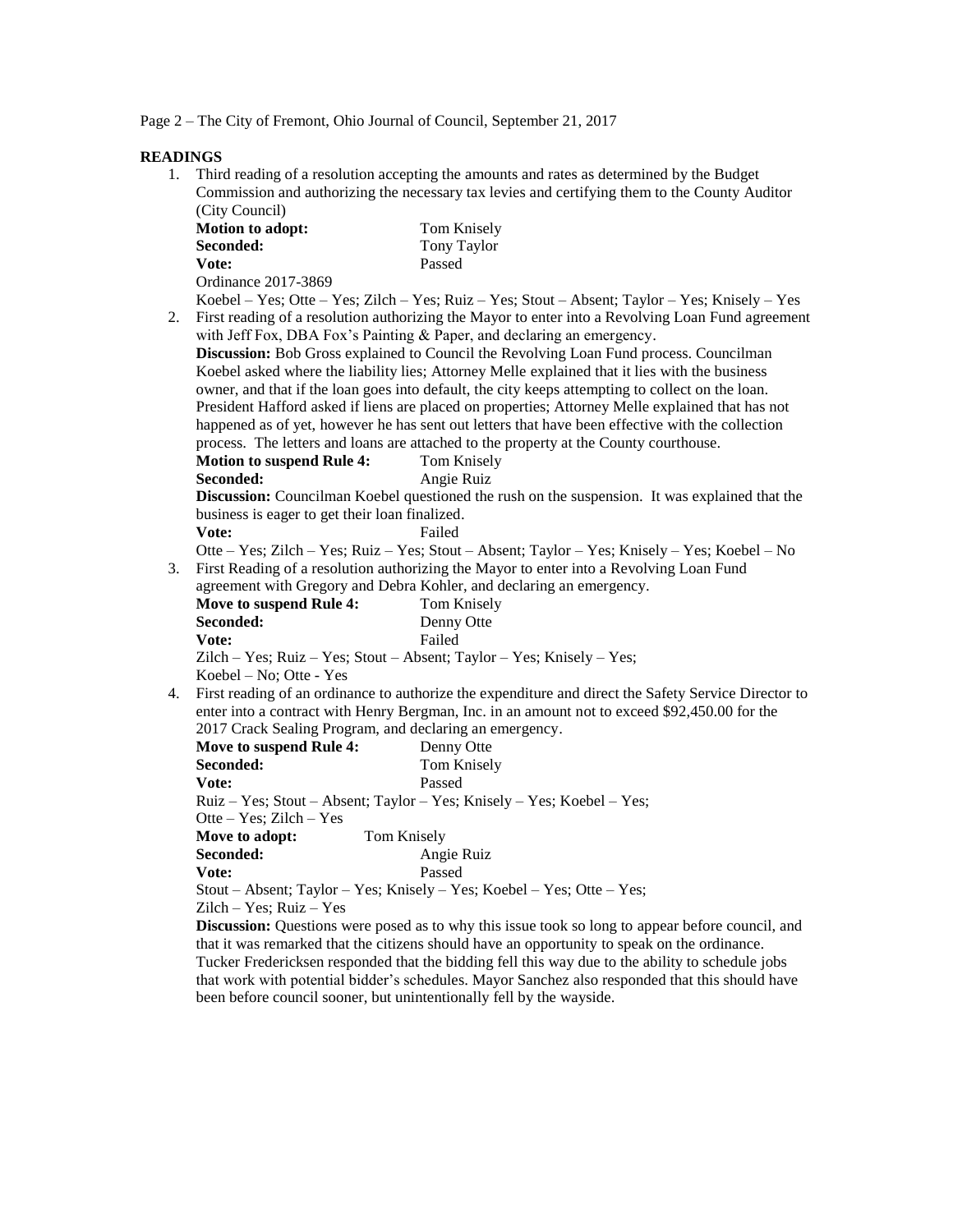Page 3 – The City of Fremont, Ohio Journal of Council, September 21, 2017

#### **COMMITTEE REPORTS**

- **1. Citizens Service Committee – Councilman Koebel** Nothing
- **2. Community Partnership – Councilman Knisely** The superintendents of Bishop Hoffman and Fremont City Schools will be attending the October 5, 2017 council meeting.
- **3. Finance and Labor Committee – Councilman Otte** Nothing
- **4. Utilities and Traffic Committee – Councilman Taylor** Johnson Control presented an energy audit at their meeting. Councilman Taylor noted that there is no strategic plan in place for capital improvements, which is not good.
- **5. Law, Rules, and Ordinances Committee – Councilman Zilch** The committee reviewed a presentation on the opportunity for Fremont to be the hub for a medical marijuana dispensary. City Council was encouraged to watch the presentation.

# **6. Parks and Recreation Committee – Councilwoman Ruiz**

Councilwoman Ruiz spoke about the upcoming "Trunk or Treat" event, to be held at the Recreation Department. Also mentioned: The Mike Piero memorial event; nomination applications are being taken for the Tree & Beautification Commission; finally, the flower baskets on State Street bridge will be changed to fall colors.

# **7. Downtown – Kristie Bilger**

- Kristie provided handouts for the upcoming Farmer's Market.
- The Street Play event was successful; volunteers were acknowledged.
- October 7 Farmer's Market will host tours of the County Courthouse, Flag Park, the County Jail, Sandusky County Visitors Bureau, and there will be a 1928 firetruck on display.
- The last Farmer's Market will be "Harvest Happening."
- Scarpetta's will be opening the week of September 25, 2017.
- Working with the Health Department to place bicycle racks downtown.
- The City has received a grant to extend the bike trail from Miles Newton Bridge to Hayes Avenue to Bidwell Avenue to Birchard Avenue to downtown, per Tucker Fredericksen. Additionally, grant monies were received to replace Spieldenner Bridge in 2018 and perform work on Rawson Avenue. Councilman Zilch asked if the Rawson Avenue project will happen this year; Tucker Fredericksen informed the audience that it will, that it is an ODOT project that will happen from the Turnpike to North Street.

# **DEPARTMENT HEADS/ELECTED OFFICIALS**

# **1. Ken Frost, Safety Service Director**

Nothing to report, but thanked Johnson Controls for their presentation.

#### **2. Chief Bliss, Police Department**

Encouraged Council to attend the Mike Piero softball game. Additionally, he asked for prayer for the families of the recent tragedies as well as the police officers.

#### **3. Chief Foos, Fire Department**

Encouraged attendance at the Mike Piero Softball game.

# **4. Mayor Sanchez**

Mayor Sanchez asked Tucker Fredericksen to provide an update on the dam project:

- The removal process is going well and is on schedule.
- A notch has been cut in the dam.
- Approximately 10,000 plus mussels have been re-homed.
- Lazy River Campground was acknowledged for use of their grounds.
- Working to clear the exposed sediment.
- $\bullet$  Phase 2 cut a channel in the bedrock of the river to assure water into the intake structure.
- A quote was received to clear the trees located on the ice control structures. The wood cannot be burned. A citizen had asked about sawing the wood themselves; the Safety Service Director or City Engineer will look into this matter.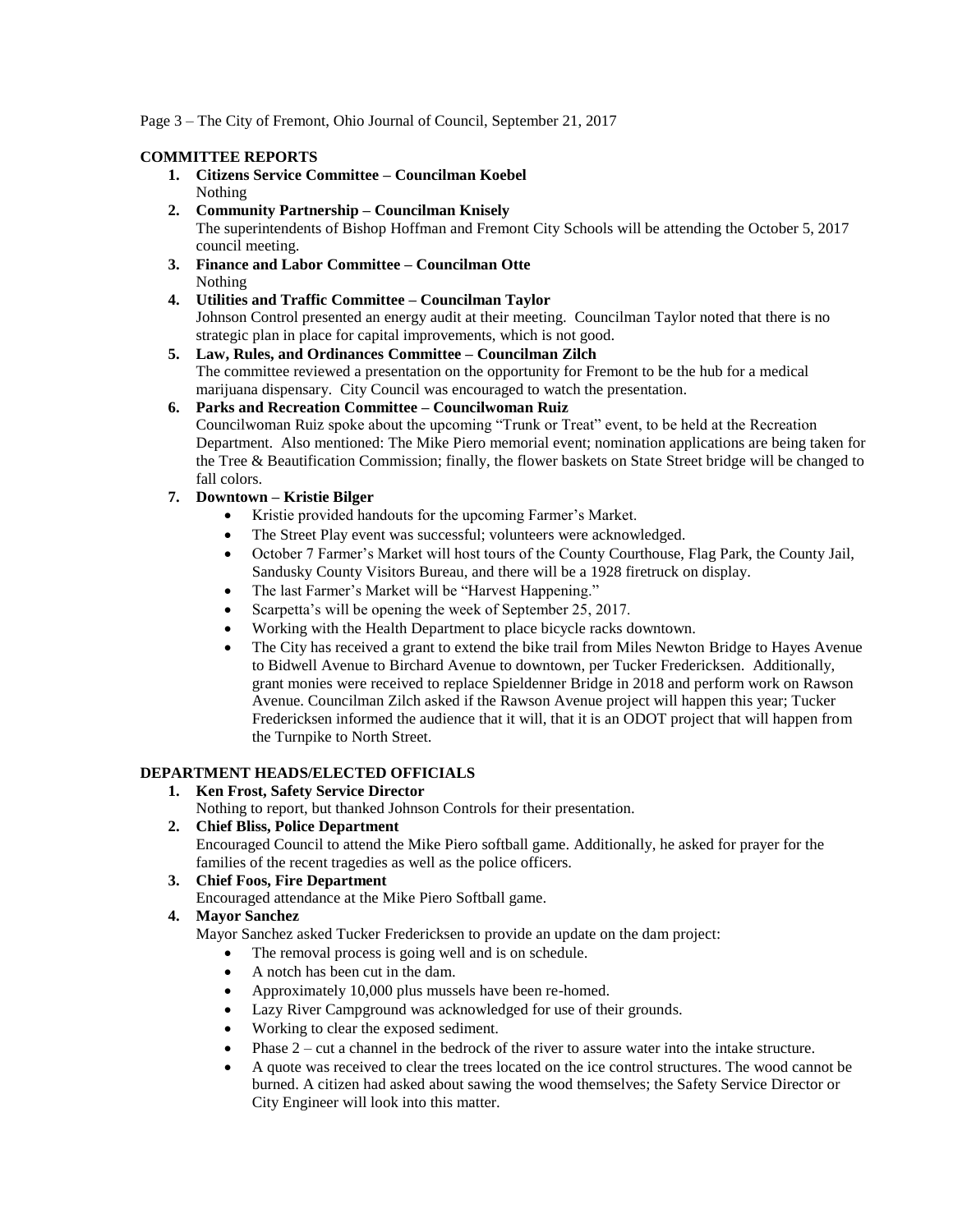Page 4 – The City of Fremont, Ohio Journal of Council, September 21, 2017

- Sediment will not hurt the pumps at the reservoir.
- Councilwoman Ruiz inquired about the truck that was pulled from the river; she was advised to speak with the Sheriff's Department.
- Councilman Taylor remarked how clear the river appears.
- Sgt. Scully and Sgt. Wensinger were thanked for attending the council meeting.
- Condolences were offered to the families that suffered loss this past week.
- Superintendent Detwiler was thanked for attending the council meeting.
- The Mayor encouraged everyone in attendance to frequent Scarpetta's
- **5. Jim Melle, Law Director** Nothing to report.
- **6. Paul Grahl, Auditor** Nothing to report.
- **7. Holly Elder, Treasurer** Nothing to report.

### **COUNCIL COMMENTS**

### **1. Councilwoman Ruiz**

- Congratulated Harbor Mattress on their opening.
- Pleased with the paving job on West State Street.
- Excited to see what is to come regarding the dam.
- Acknowledged Pastor C.J. Burel on his service to the city.

### **2. Councilman Koebel**

- Encouraged an ordinance to better regulate brush pick-up, to eliminate the practice of residents cutting down trees and leaving them curbside.
- There will be a Classic Car Drive on October 21, 2017.
- Encouraged attendance at the Mike Piero event.
- Informed council that he had several calls from several residents regarding the fence color at the Garrison. He was concerned that one business was ordered to remove his red, white, and blue sign, but the Garrison's bright green fence was permissible.

#### **3. Councilman Taylor**

 Thanked Dan Henning for being a good neighbor in the wake of the shooting death of 14 year-old Jaylen Brock.

#### **4. Councilman Zilch**

- Encouraged council to listen to the presentation on medical marijuana dispensaries.
- Reminded everyone that all political signs be placed properly and off the right-of- way.

#### **5. Councilman Otte**

- The bike path will expand to Genoa, and possibly to Rodger Young Park.
- The Bike Path Committee is looking to have a repair station at Mayor Maier Park.
- Allison Thomas, Sandusky County Health Department is hosting a workshop that promotes safety for walkers and bicyclists.
- Thanked Councilman Zilch and Councilwoman Ruiz for their work at the Wayne Street cemetery.

#### **PUBLIC COMMENTS**

Resident Delores Burel inquired about grant funding for youth initiatives, citing lack of activities for youth, and emphasized that not everyone is into sports. Mayor Sanchez that the city is always willing to look for grants.

Superintendent Jon Detwiler remarked that it had been a tough week and thanked the city for its service and support to the schools. Additionally, he stated that the schools and the city have a great working relationship.

Resident Joseph Branch is involved in a program that is offering alternatives to sports, such as drama and music. More information to come.